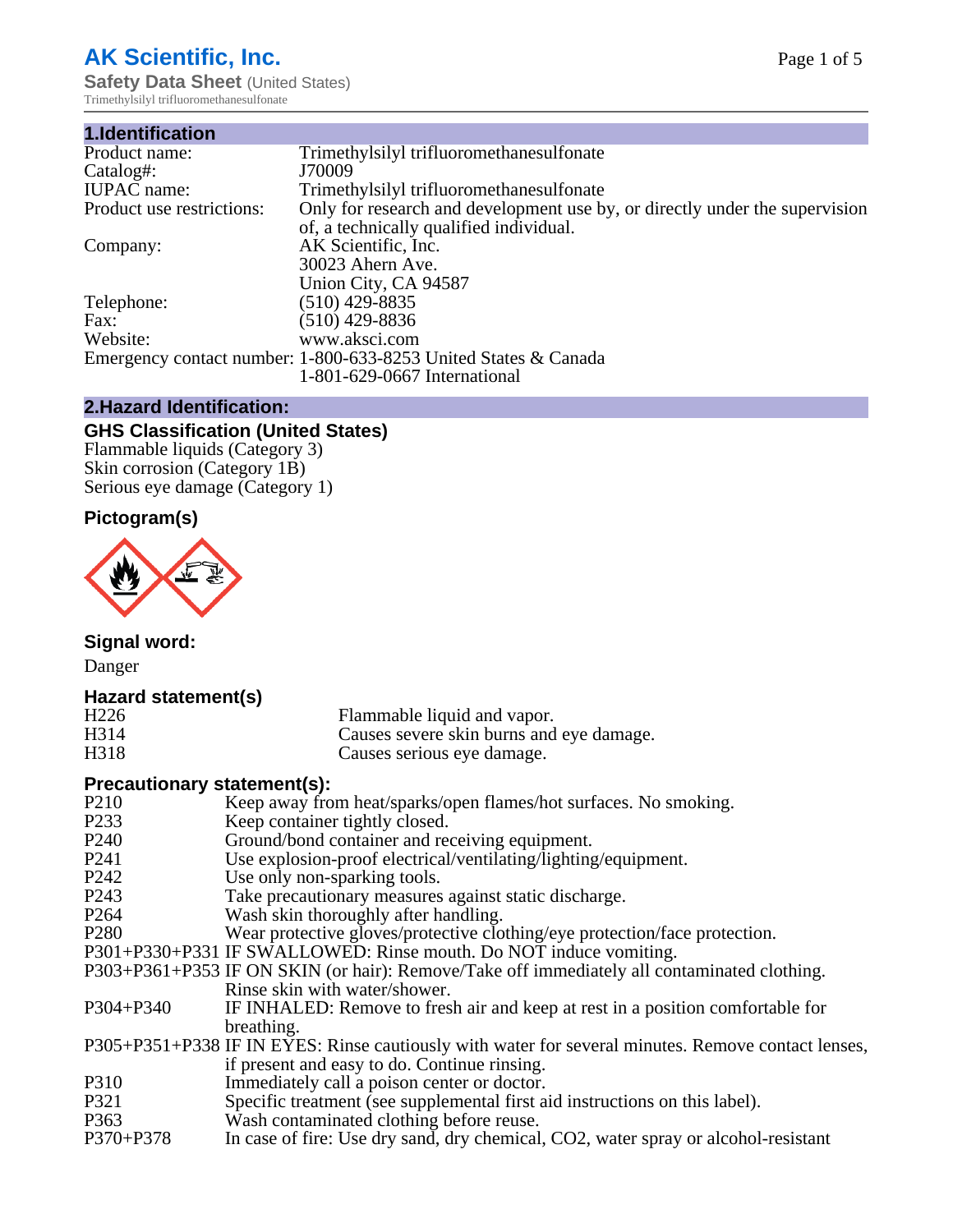|                  | foam for extinction.                                               |
|------------------|--------------------------------------------------------------------|
| $P403 + P235$    | Store in a well-ventilated place. Keep cool.                       |
| P <sub>405</sub> | Store locked up.                                                   |
| <b>P501</b>      | Dispose of contents/container to an approved waste disposal plant. |

# **Hazards not otherwise classified (HNOC) or not covered by GHS:**

Reacts violently with water

#### **3.Composition/Information on Ingredients**

Synonyms: TMSOTf; Trimethylsilyl triflate; Trifluoromethanesulfonic acid trimethylsilyl ester; TMS

|         | triflate   |
|---------|------------|
| CAS#:   | 27607-77-8 |
| Purity: | 98%        |
| EC:     | 248-565-4  |

## **4. First Aid Measures**

**General Information:** Immediately remove any clothing contaminated by the product. Move out of dangerous area. Consult a physician and show this safety data sheet.

**Inhalation:** Move person to fresh air. If not breathing, give artificial respiration. If breathing is difficult, give oxygen. Obtain medical aid.

**Skin contact:** Immediately flush skin with running water for at least 15 minutes while removing contaminated clothing and shoes. Wash clothing before reuse. Obtain medical aid immediately.

**Eye contact:** Immediately flush open eyes with running water for at least 15 minutes. Obtain medical aid immediately.

**Ingestion:** Do NOT induce vomiting without medical advice. Rinse mouth with water. Never administer anything by mouth to an unconscious person. Obtain medical aid immediately.

**Most important symptoms and effects, both acute and delayed:** No further information available. Please see sections 2 and 11.

**Indication of any immediate medical attention and special treatment needed:** No further information available.

#### **5. Fire Fighting Measures**

**Suitable extinguishing media:** Use water spray, dry chemical, carbon dioxide, or chemical foam. **Specific hazards arising from the chemical:** Carbon oxides, Hydrogen fluoride, Sulfur oxides, Silicon oxides.

**Advice for firefighters:** As in any fire, wear a NIOSH-approved or equivalent, pressure-demand, self-contained breathing apparatus and full protective gear. During a fire, irritating and highly toxic gases may be generated by thermal decomposition or combustion.

#### **6. Accidental Release Measures**

**Personal precautions, protective equipment and emergency procedures:** Wear protective equipment and keep unprotected personnel away. Ensure adequate ventilation. Remove all sources of ignition. Prevent further leak or spill if safe to do so. For personal protective equipment, please refer to section 8.

**Environmental precautions:** Do not let product enter drains, other waterways, or soil.

**Methods and materials for containment and cleaning up:** Prevent further leak or spill if safe to do so. Vacuum, sweep up, or absorb with inert material and place into a suitable disposal container. Consult local regulations for disposal. See section 13 for further disposal information.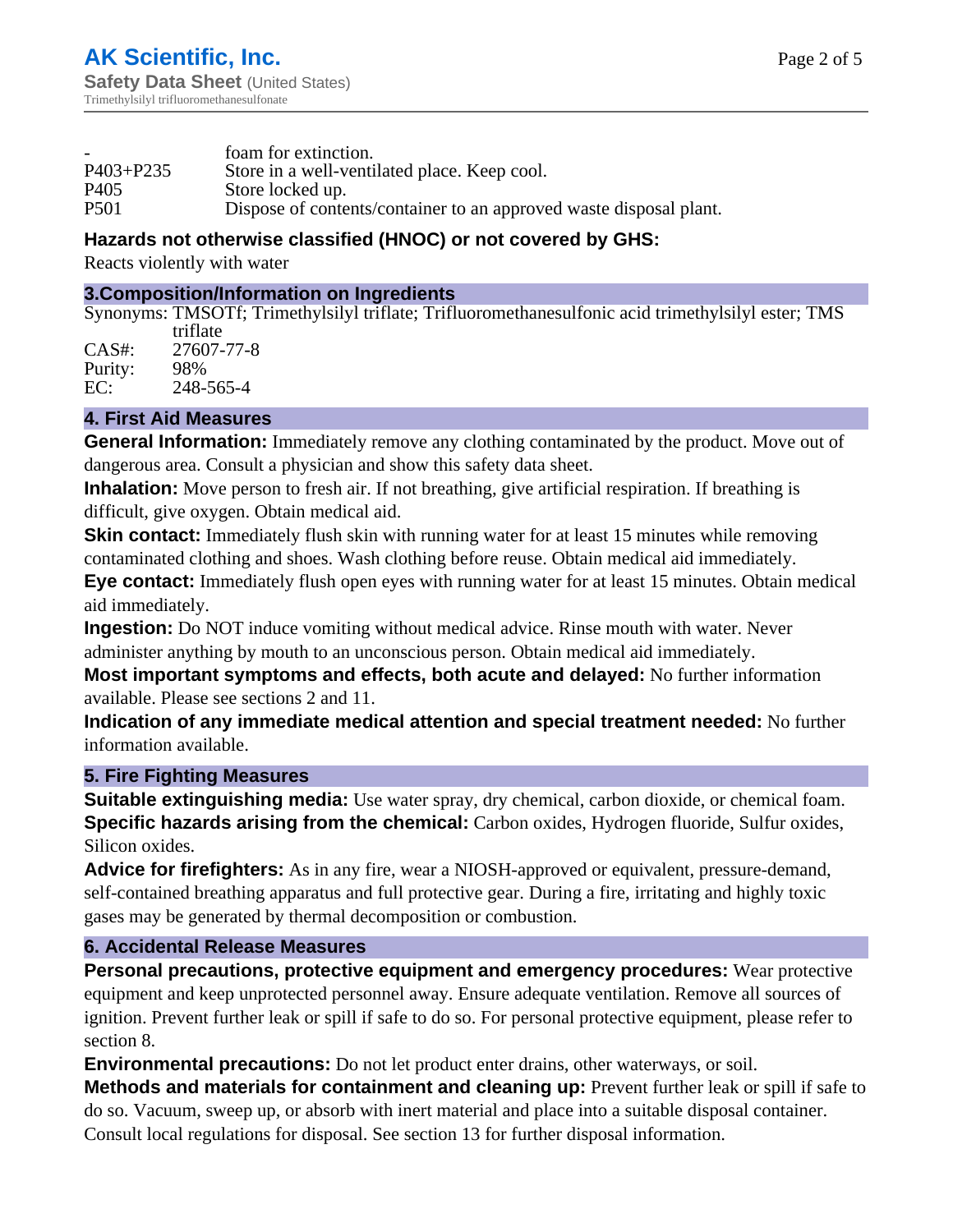#### **7. Handling and Storage**

**Precautions for safe handling:** Avoid contact with skin, eyes, and personal clothing. Wash hands thoroughly after handling. Avoid breathing fumes. Use only with adequate ventilation. Wear suitable protective clothing, gloves, and eye/face protection. Keep away from sources of ignition. Minimize dust generation and accumulation. Keep container tightly closed. Open and handle container with care. Do not eat, drink, or smoke while handling.

**Conditions for safe storage, including any incompatibilities:** Store in a tightly-closed container when not in use. Store in a cool, dry, well-ventilated area away from incompatible substances. Keep away from sources of ignition.

#### **8. Exposure Controls/Personal Protection**

#### **Exposure limits:**

| <b>OSHA PEL:</b>  | Not available. |
|-------------------|----------------|
| NIOSH REL:        | Not available. |
| <b>ACGIH TLV:</b> | Not available. |

**Appropriate engineering controls:** Avoid contact with skin, eyes, and clothing. Wash hands before breaks and immediately after handling the product. Facilities storing or utilizing this material should be equipped with an eyewash fountain. Use adequate general and local exhaust ventilation to keep airborne concentrations low.

#### **Personal protection**

| Eyes:        | Based on an evaluation of the eye or face hazards present, wear chemical splash-resistant<br>safety glasses or goggles with side protection. A face shield may be appropriate in some<br>workplaces. Use eyewear tested and approved under appropriate government standards<br>such as OSHA 29 CFR 1910.133 or EU EN166.                                                                                                |
|--------------|-------------------------------------------------------------------------------------------------------------------------------------------------------------------------------------------------------------------------------------------------------------------------------------------------------------------------------------------------------------------------------------------------------------------------|
| Hands:       | Wear gloves selected based on an evaluation of the possible hazards to hands and skin,<br>the duration of use, the physical conditions of the workplace, and the chemical resistance<br>and physical properties of the glove material.                                                                                                                                                                                  |
|              | Skin and body: Protective clothing must be selected based on the hazards present in the workplace, the<br>physical environment, the duration of exposure, and other factors. No fabric can provide<br>protection against all potential hazards; therefore it is important to select the appropriate<br>protective clothing for each specific hazard. At the minimum, wear a laboratory coat and<br>close-toed footwear. |
| Respiratory: | Respirators are not a substitute for accepted engineering control measures such as<br>enclosure or confinement of the operation, general and local ventilation, and substitution<br>of less toxic materials. When respiratory personal protective equipment is appropriate<br>based on an assessment of respiratory hazards in the workplace, use a NIOSH- or<br>CEN-certified respirator.                              |

#### **9. Physical and Chemical Properties**

| <b>Physical State:</b>      | Colorless to light yellow to light brown clear liquid |
|-----------------------------|-------------------------------------------------------|
| Molecular Formula:          | C4H9F3O3SSi                                           |
| Molecular Weight:           | 222.26                                                |
| Odor:                       | Not available.                                        |
| pH:                         | Not available.                                        |
| <b>Boiling Point Range:</b> | $77^{\circ}$ C (80mmHg)                               |
| Freezing/Melting Point:     | Not available.                                        |
| Flash Point:                | $25^{\circ}C$                                         |
| <b>Evaporation Rate:</b>    | Not available.                                        |
| Flammability (solid, gas):  | Please see section 2.                                 |
| Explosive limits:           | Not available.                                        |
| Vapor Pressure:             | $3.5$ mmHg $(38^{\circ}C)$                            |
| Vapor Density:              | Not available.                                        |
|                             |                                                       |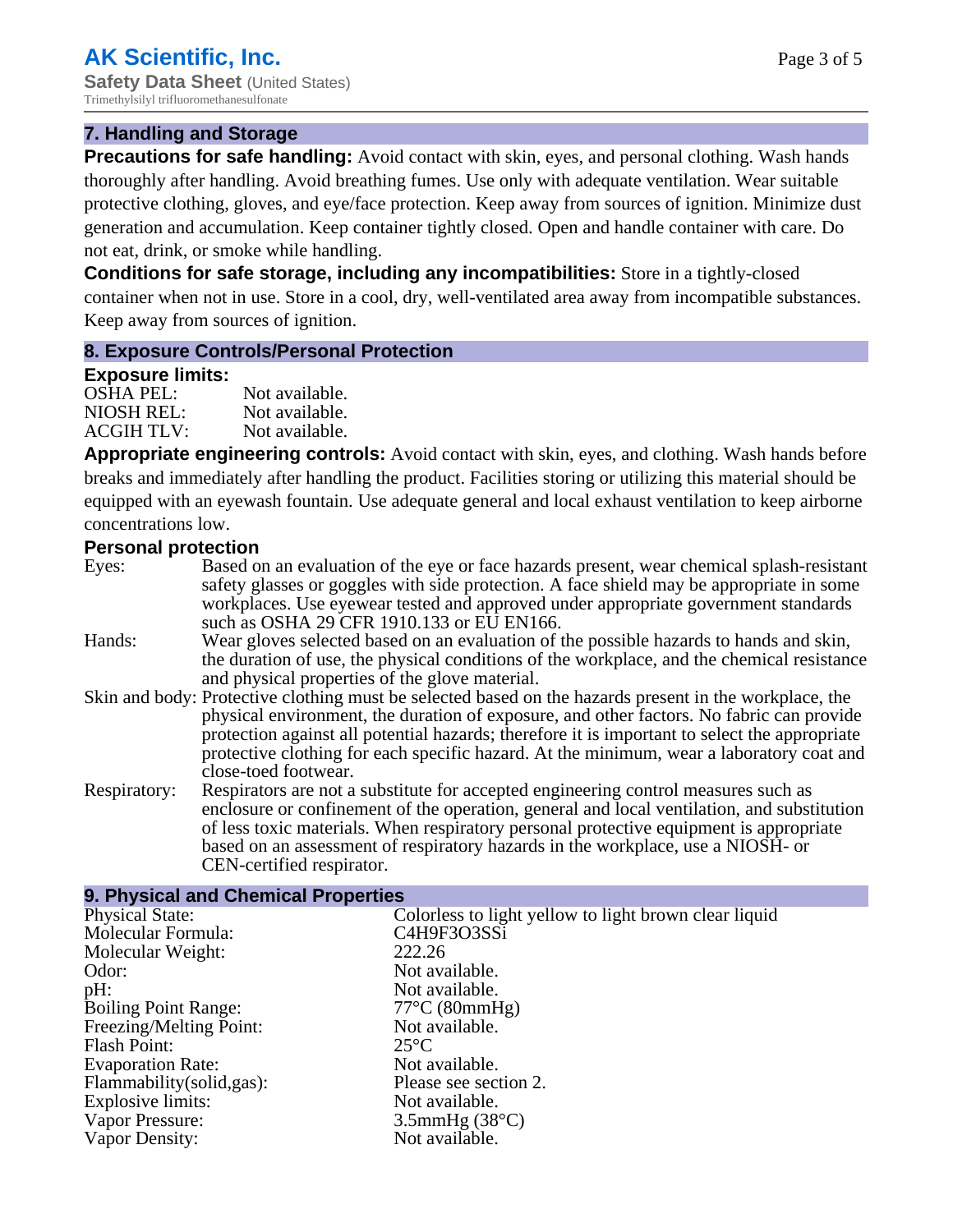| Solubility:                          | Not available.                                                   |
|--------------------------------------|------------------------------------------------------------------|
| <b>Relative Density:</b>             | 1.228 g/mL at $25^{\circ}$ C                                     |
| Refractive Index:                    | 1.359 to 1.362                                                   |
| Volatility:                          | Not available.                                                   |
| <b>Auto-ignition Temperature:</b>    | Not available.                                                   |
| <b>Decomposition Temperature:</b>    | Not available.                                                   |
| <b>Partition Coefficient:</b>        | Not available.                                                   |
| <b>10. Stability and Reactivity</b>  |                                                                  |
| Reactivity:                          | Not available.                                                   |
| Chemical stability:                  | Stable under recommended temperatures and pressures.             |
| Possibility of hazardous reactions:  | Not available.                                                   |
| Conditions to avoid:                 | Dust generation.                                                 |
| Incompatible materials:              | Strong oxidizing agents.                                         |
| Hazardous decomposition products:    | Carbon oxides, Hydrogen fluoride, Sulfur oxides, Silicon oxides. |
| <b>11. Toxicological Information</b> |                                                                  |

| Not available.                                      |
|-----------------------------------------------------|
| Not available.                                      |
| Inhalation, eye contact, skin contact, ingestion.   |
| Skin contact may result in inflammation             |
| characterized by itching, scaling, reddening,       |
| blistering, pain or dryness. Eye contact may result |
| in redness, pain or severe eye damage. Inhalation   |
| may cause irritation of the lungs and respiratory   |
|                                                     |

or death.

system. Overexposure may result in serious illness

# **Carcinogenicity**

| IARC: | Not classified.                                                                                                                                                                                         |
|-------|---------------------------------------------------------------------------------------------------------------------------------------------------------------------------------------------------------|
| NTP:  | Not listed.                                                                                                                                                                                             |
| OSHA: | Not listed.                                                                                                                                                                                             |
|       | Acute toxic effects: Inflammation of the eye is characterized by redness, watering, and itching. Skin<br>inflammation is characterized by itching, scaling, reddening, or, occasionally,<br>blistering. |

| <b>12. Ecological Information</b> |                |
|-----------------------------------|----------------|
| Ecotoxicity:                      | Not available. |
| Persistence and degradability:    | Not available. |
| Bioaccumulative potential:        | Not available. |
| Mobility in soil:                 | Not available. |
| Other adverse effects:            | Not available. |

#### **13. Disposal Considerations**

| Disposal of waste: | Chemical waste generators must determine whether a discarded chemical is       |
|--------------------|--------------------------------------------------------------------------------|
|                    | classified as hazardous waste. US EPA guidelines for the classification        |
|                    | determination are listed in 40 CFR 261.3. Additionally, waste generators must  |
|                    | consult state and local hazardous waste regulations to ensure complete and     |
|                    | accurate classification. Observe all federal, state and local regulations when |
|                    | disposing of the substance.                                                    |
|                    |                                                                                |

Disposal of packaging: Do not reuse containers. Dispose of as unused product.

#### **14. Transportation Information**

# **DOT (United States)**

UN number: UN2920 Proper shipping name: Corrosive liquids, flammable, n.o.s. (Trimethylsilyl trifluoromethanesulfonate)